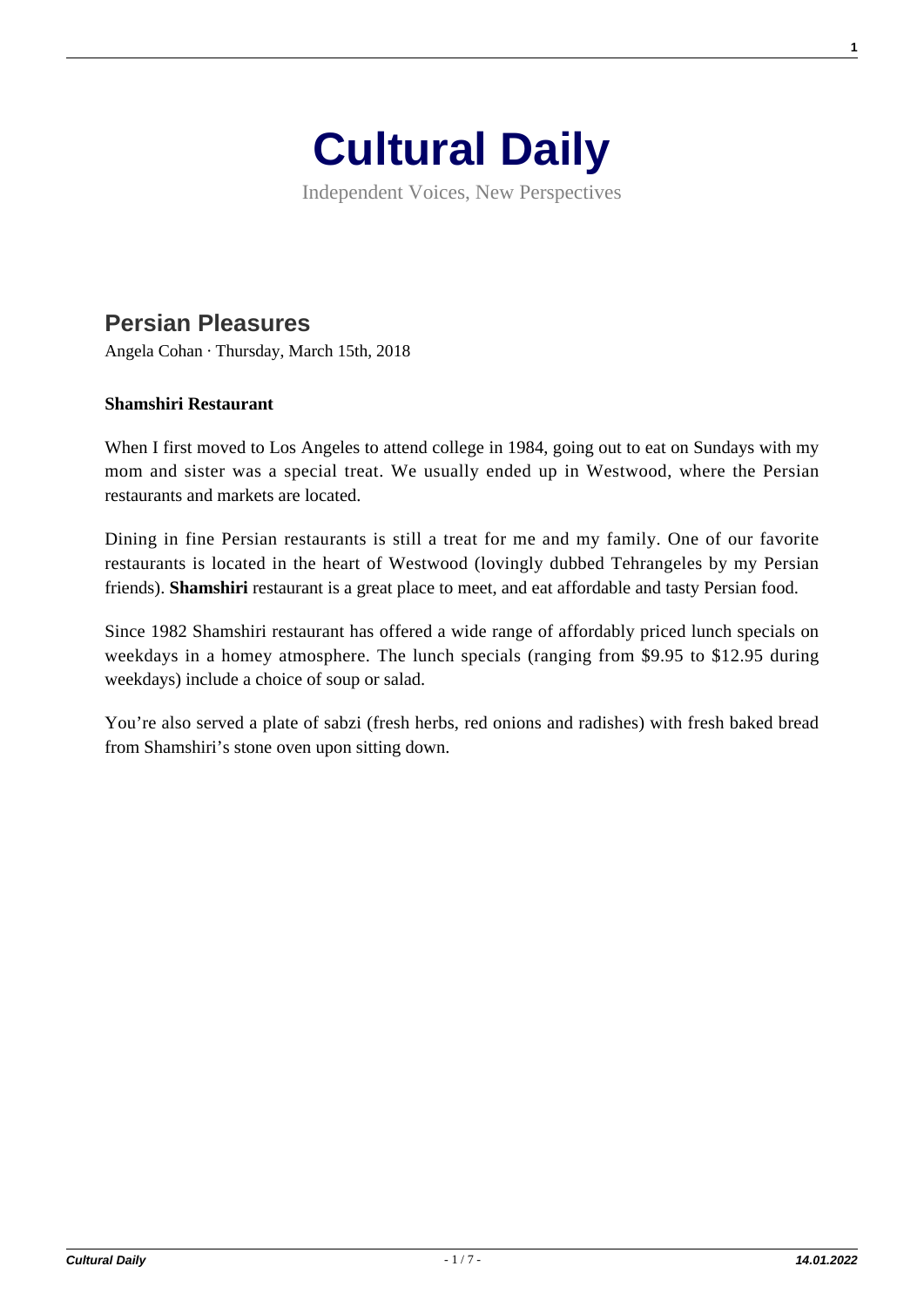

## Freshly Baked Bread and Sabzi



Shamshiri's stone oven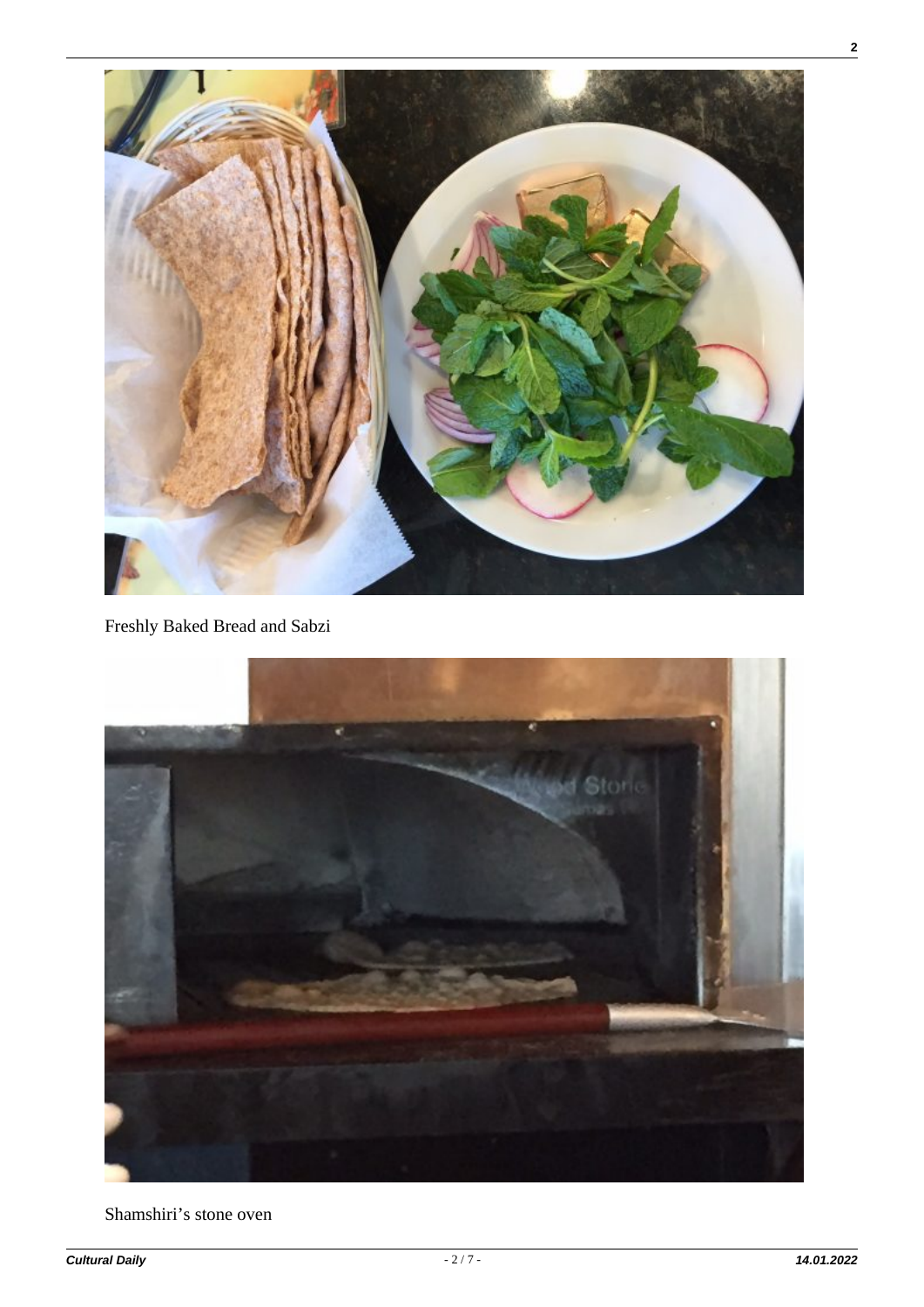

Shamshiri offers a long list of vegetarian and vegan dishes as well as the traditional Persian food faire (meat and kabob dishes).

The chefs can be seen grilling kabobs and tomatoes and other vegetables through the glass enclosed kitchen.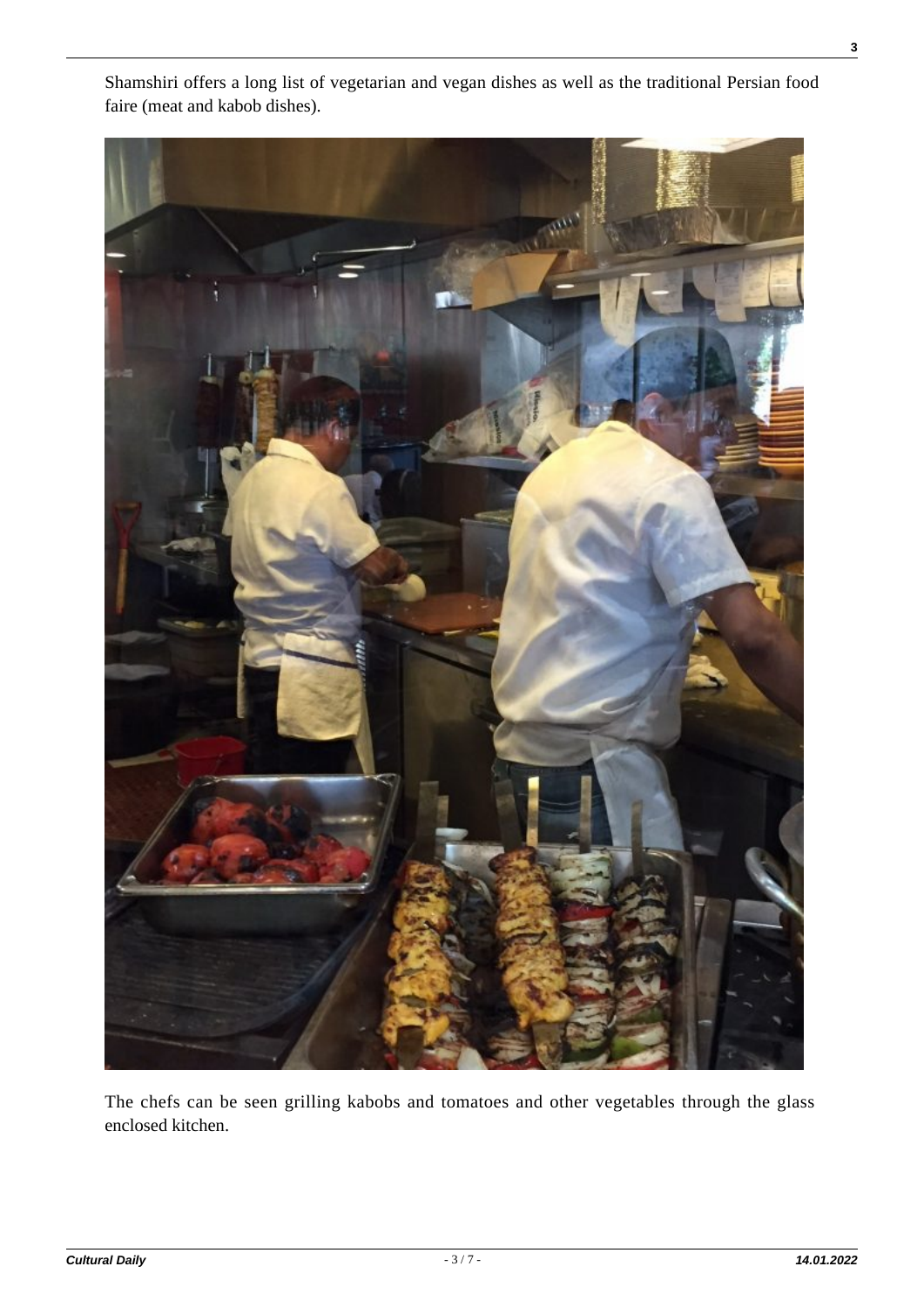

Chicken Kabobs and vegetables



Tomatoes on an open flame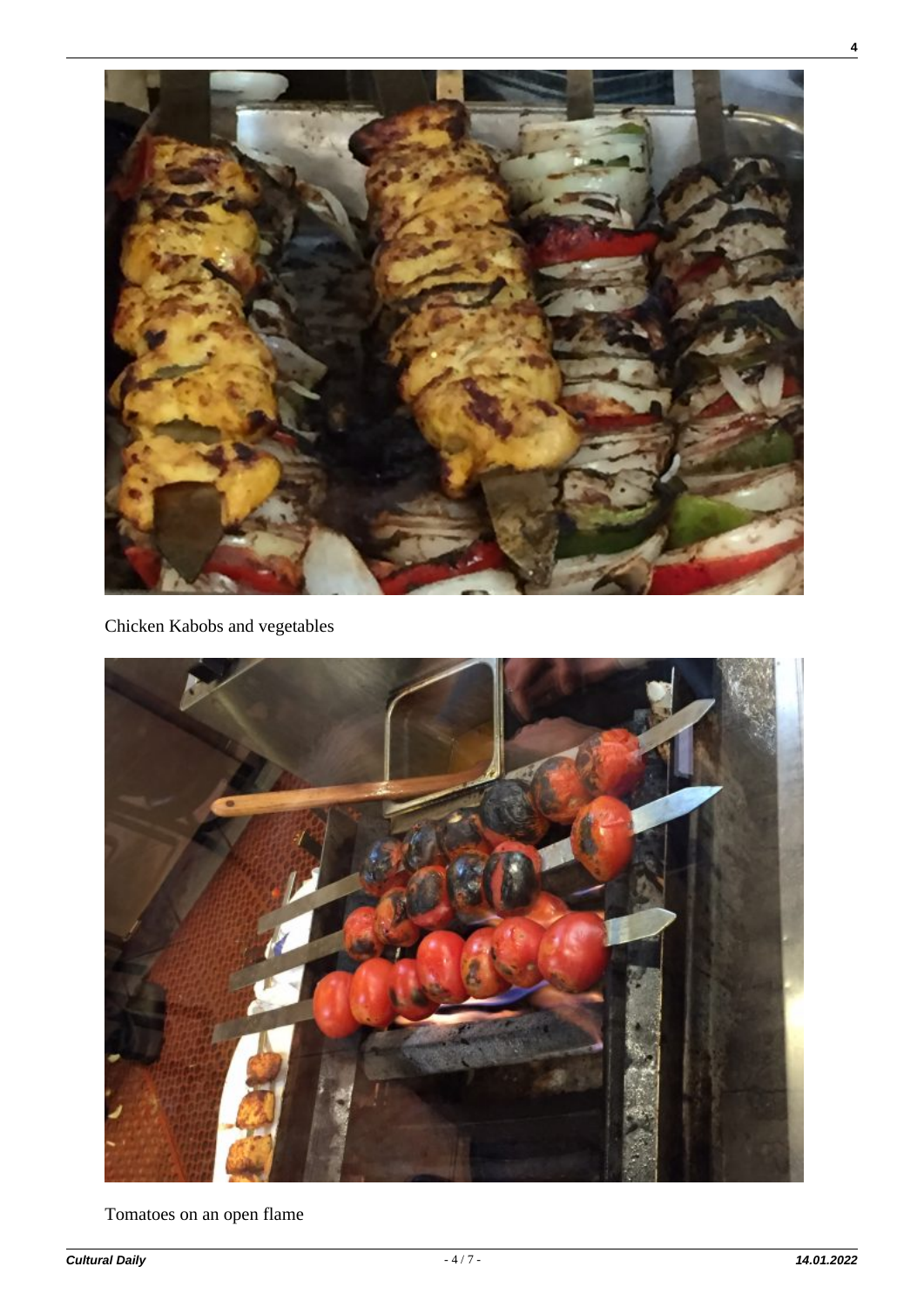

My sister tried Baghali Polo (rice with fava beans) and chicken kabob.

I tried the chicken kabob with rice. I really liked the buttery rice with saffron and the smoky flame broiled tomato and vegetables.

The service was a little slow, but to be fair, the restaurant was packed with customers on that Friday afternoon.

I will definitely visit the restaurant again.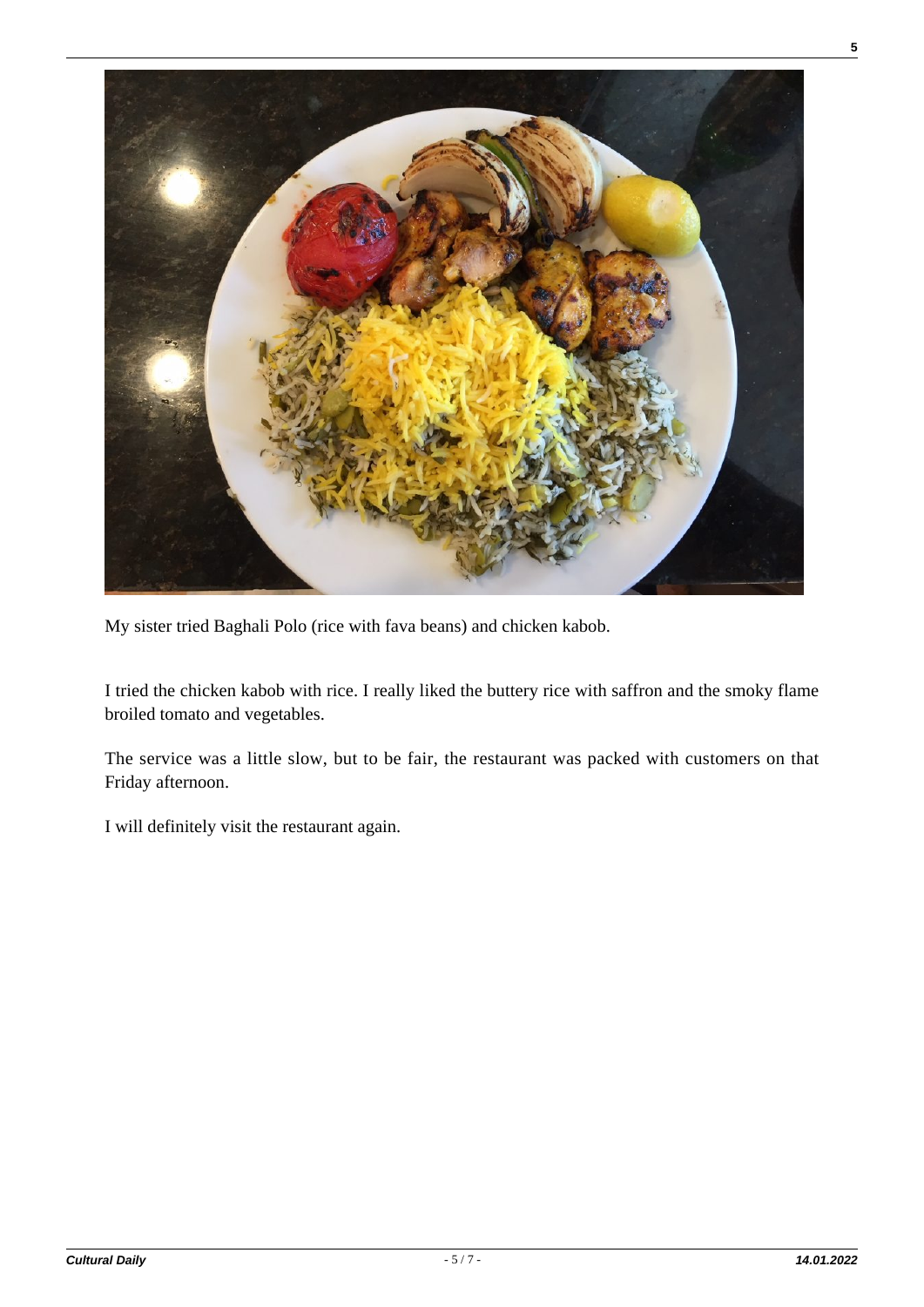

Included with our meals were the Shirazi salad (cucumber, onions, tomatoes and parsley salad with lemon juice and olive oil) and the Garden salad.

Exotic desserts and a full wine bar are also available on the menu.

Shamshiri is located on 1712 Westwood Boulevard in Los Angeles, California.

(310) 474-1410.